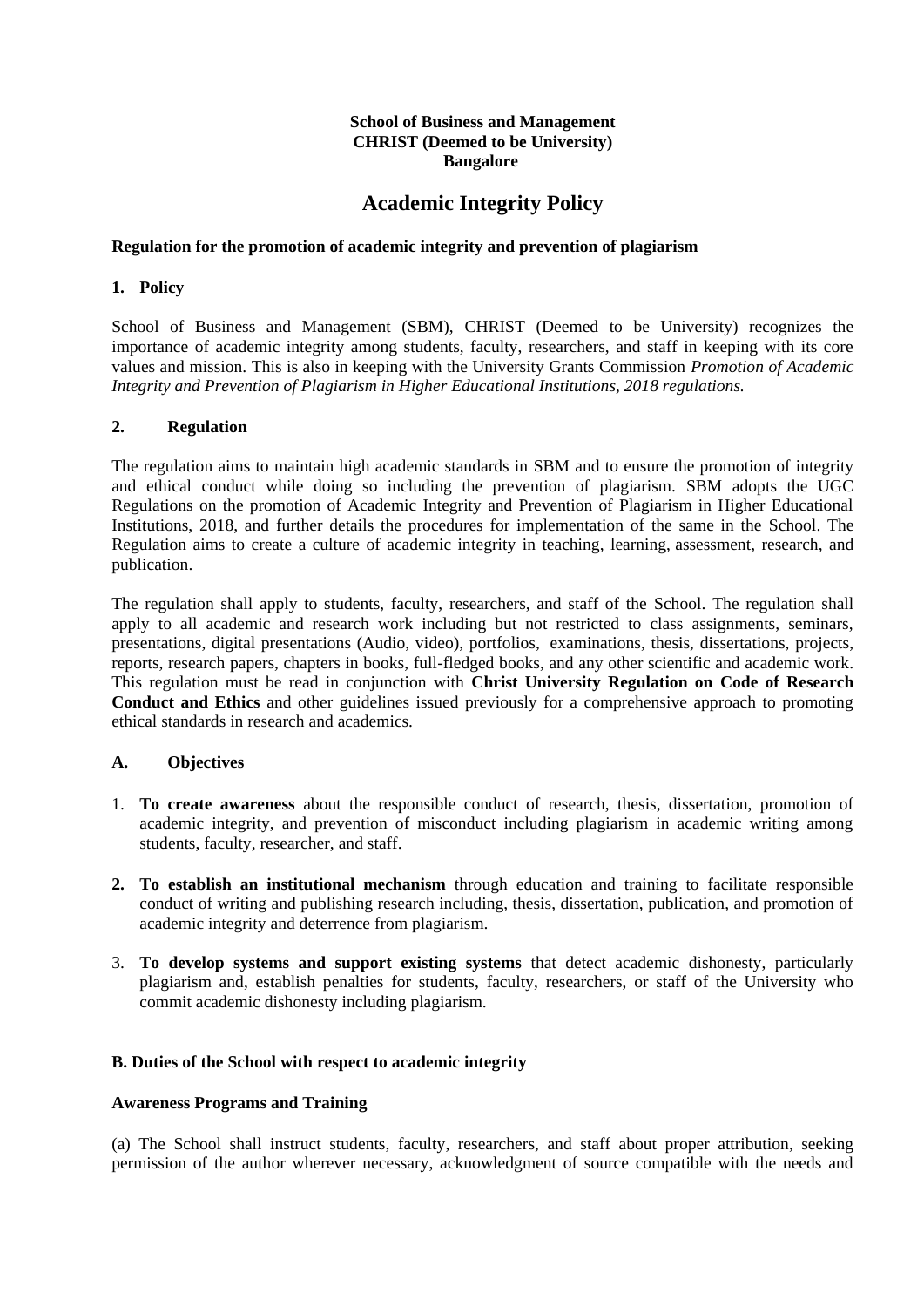specificities of disciplines and in accordance with rules, international conventions, and regulations governing the source.

(b) The School shall conduct sensitization seminars/ awareness programs every trimester on responsible conduct of research, thesis writing, dissertation writing, scientific publications, publications in popular media, promotion of academic integrity, and ethics in education for students, faculty, researchers, and staff.

(c) The School shall

i. Include the cardinal principles of academic integrity in the curricula of Undergraduate (UG)/ Postgraduate (PG)/ Master's degree/ PhD programmes as a compulsory course work/module.

ii. Include elements of responsible conduct of research and publication ethics as a compulsory course work/module for Undergraduate/ Postgraduate students, and Research Scholars.

iii. Include elements of responsible conduct of research and publication ethics in Orientation and Refresher Courses organised for faculty and staff members of the HEI (meaning not clear).

iv. Train students, faculty, researchers, and staff for using plagiarism detection tools and reference management tools.

v. Establish a facility equipped with modern technologies for the detection of plagiarism.

vi. Encourage students, faculty, researchers, and staff to register on international researcher's Registry systems.

#### **Plagiarism**

a) The School shall declare and implement a technology-based mechanism using appropriate software so as to ensure that documents such as assignments, thesis, dissertation, publications, or any other such documents are free of plagiarism at the time of their submission.

b) The mechanism as defined in (a) above shall be made accessible to all engaged in research work, including students, faculty, researchers, and staff.

c) Every student submitting an assignment, thesis, dissertation, or any other such documents to the School shall submit an undertaking indicating that the document has been prepared by him/ her and that the document is his/ her original work and free of any plagiarism.

d) The undertaking shall include the fact that the document has been duly checked through a Plagiarism detection tool approved by the School.

e) The School shall develop a policy on plagiarism and get it approved by its relevant statutory bodies/authorities. The approved policy shall be placed on the homepage of the School website.

f) In case of theses and dissertations, each supervisor shall submit a certificate indicating that the work done by the researcher under him/ her is plagiarism-free.

## **g) The School submits to INFLIBNET soft copies of all Masters, Research programme's dissertations and thesis within a month after the award of degrees, for hosting in the digital repository under the "ShodhGanga e-repository".**

h) The School has created an Institutional Repository on the institute website which shall include dissertation/ thesis/ paper/ publication and other in-house publications. Students, faculty, researchers, and staff are expected to submit publications to the repository managed by the Library Services.

#### **Similarity checks for exclusion from Plagiarism**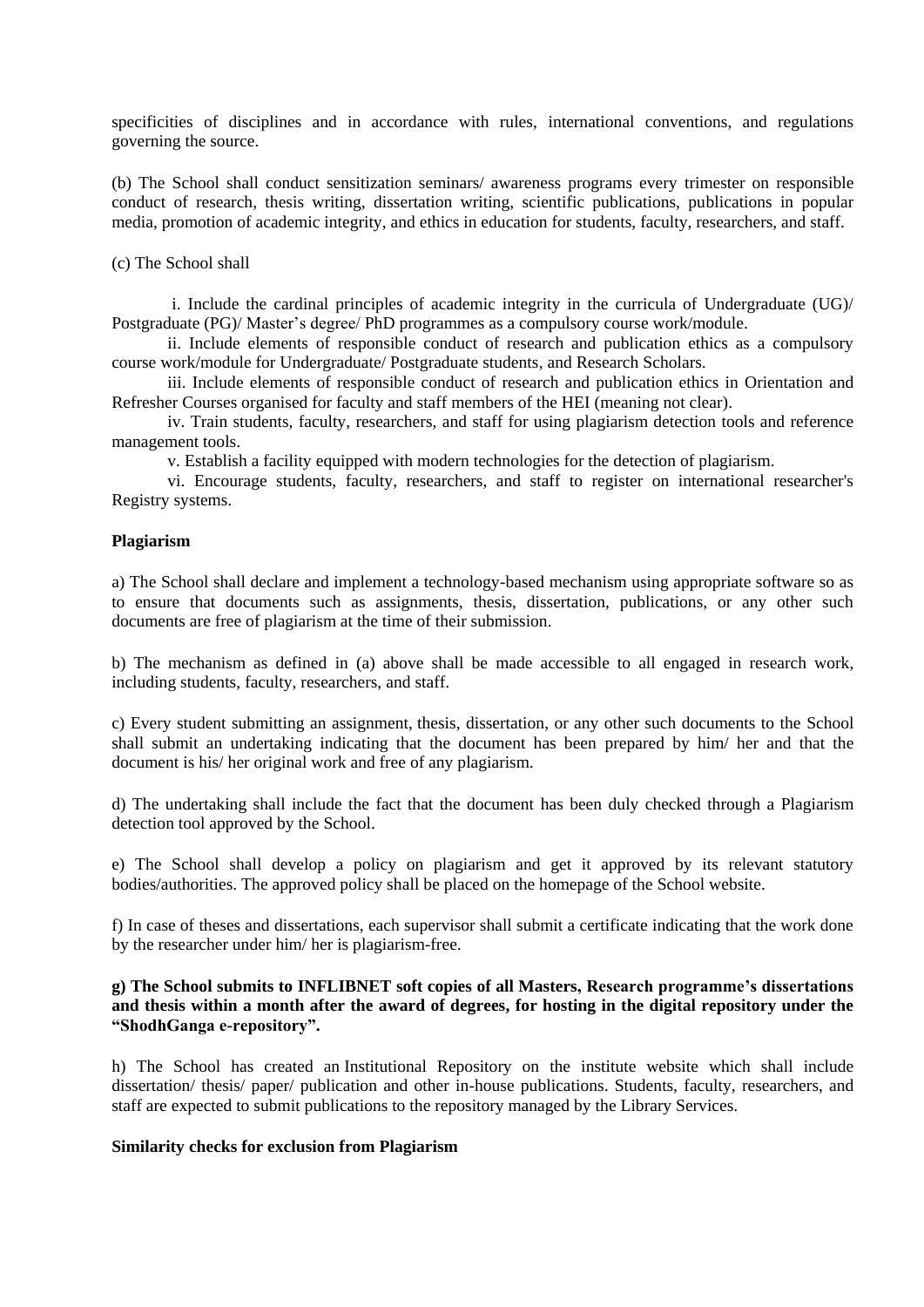The similarity checks for plagiarism shall exclude the following:

i. All quoted work reproduced with all necessary permission and/ or attribution. ii. All references, bibliography, table of content, preface, and acknowledgments. iii. All generic terms, laws, standard symbols, and standard equations.

Note: The research work or assignments carried out by the students, faculty, researchers, and staff shall be based on original ideas, which shall include abstract, all chapters, summary, hypothesis, observations, results, conclusions, and recommendations only and shall not have any similarities. It shall exclude common knowledge or coincidental terms, up to fourteen (14) consecutive words. Ideas from other sources need to be duly credited even when it is paraphrased.

Paraphrasing without crediting the original author is considered plagiarism and therefore has serious consequences. However, if one credits the original author correctly using an in-text citation or footnote citation and includes the full source in the reference list, then one is not deemed to have committed plagiarism.

## **Levels of Plagiarism**

The similarity indices to assess plagiarism would be quantified into the following levels in ascending order of severity for the purpose of its definition:

i. Level 0: Similarities up to 10% - Minor similarities, no penalty fairly or transparently ii. Level 1: Similarities above 10% to 40% iii. Level 2: Similarities above 40% to 60%

iv. Level 3: Similarities above 60%

#### **Detection/ Reporting/ Handling of Plagiarism**

If any member of the academic community suspects with appropriate proof that a case of plagiarism has happened in any document, he or she shall report it to the School Level Academic Integrity Panel (SAIP).

Upon receipt of such a complaint or allegation, SAIP shall investigate the matter and submit its recommendations to the Dean of the School.

The authorities of the School can also take Suo Motu notice of an act of plagiarism and initiate proceedings under these regulations.

Similarly, proceedings can also be initiated by the School on the basis of the findings of an examiner. All such cases will be investigated by the SAIP.

## **C. Regulatory Authorities**

The regulatory authorities shall be the School Level Academic Integrity Panel (SAIP).

# **School Level Academic Integrity Panel (SAIP)**

The School shall constitute an SAIP whose composition shall be as given below:

#### **Composition for Undergraduate/ Postgraduate Programmes**

a. Chairperson - Head of the Department (HoD) of the School for that particular campus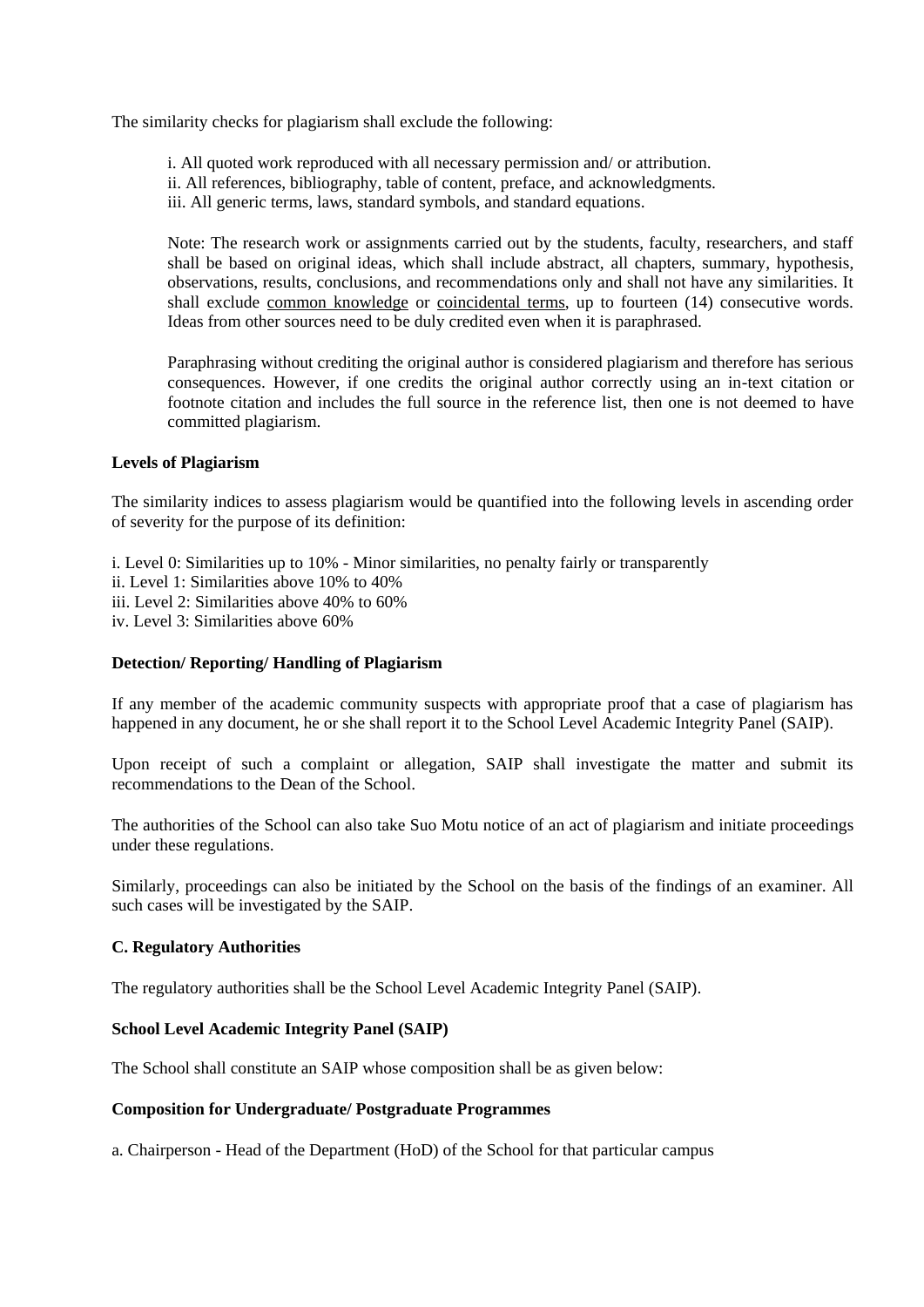b. Secretary – Campus/ Programme Co-ordinator

c. Members – Any two members from Head of the Specialisation (HoS), Class Teacher, a Senior Faculty member, Student Counsellor, as nominated by the Chairperson

d. Member – One member from the Student Council

e. Member - At least one of the above members of SAIP will be a person well versed with anti-plagiarism tools. Otherwise, an additional member will be nominated by the Chairperson to meet this requirement.

The quorum for the meetings shall be at least 3 members (including Chairperson).

#### **Composition for PhD Programmes**

a. Chairperson – PhD Co-ordinator

b. Secretary – PhD Supervisor

c. Members – Two members from the Research Advisory Committee, apart from the PhD Supervisor

d. Member – One member from the Student Council

e. Member - At least one of the above members of SAIP will be a person well versed with anti-plagiarism tools. Otherwise, an additional member will be nominated by the Chairperson to meet this requirement.

The quorum for the meetings shall be at least 3 members (including Chairman).

#### **Functions and Powers**

i) The SAIP shall follow the principles of natural justice while deciding about the allegation of plagiarism against the student, faculty, researcher, and staff.

ii) The SAIP shall have the power to assess the level of plagiarism and recommend penalty (ies) accordingly.

iii) The SAIP after investigation, shall submit its report with the recommendation on penalties to be imposed, to the Dean within a period of 15 days from the date of receipt of complaint/ initiation of the proceedings.

iv) For class assignments of undergraduate students, the SAIP may delegate powers to the class teachers to assess and take suitable remedial and punitive action. In general, the penalties imposed must be consistent with the degree of the offense and subsequent awareness should have been created in the department on academic integrity.

## **Penalties**

The School will impose penalties in the cases of plagiarism on students pursuing studies at the level of Undergraduate, Masters, and Research programmes and on researchers, faculty & staff of the School only after academic misconduct on the part of the individual has been established without doubt, when all avenues of appeal have been exhausted and the individual in question has been provided enough opportunity to defend himself or herself in a fair or transparent manner.

#### **Penalties in case of plagiarism in the submission of thesis and dissertations**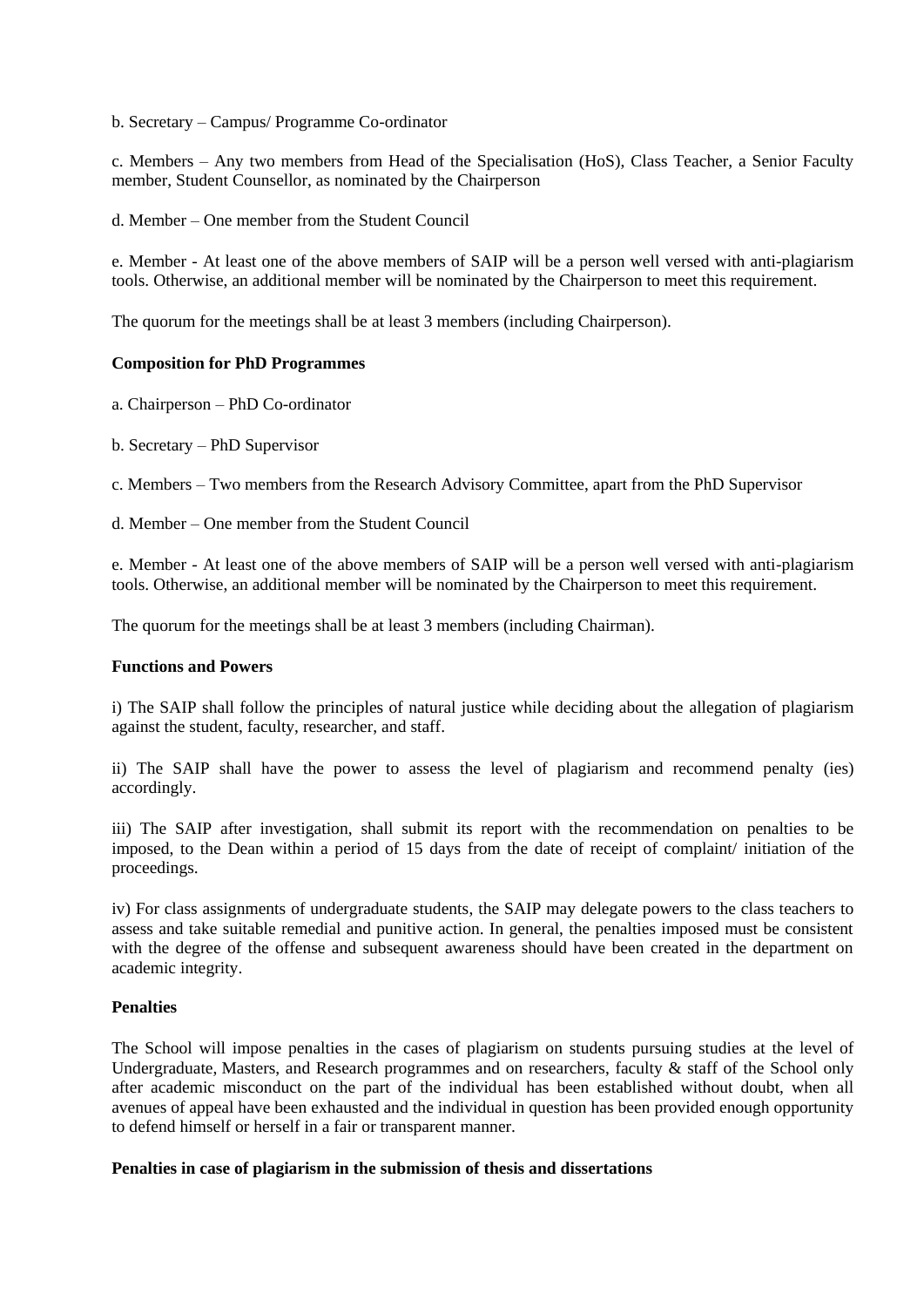SAIP shall impose penalties on students/ research scholars considering the severity of plagiarism. In general, the following guidelines for the penalty will be followed (UGC, 2018):

#### **Penalties for Submission of theses and dissertations**

i. Level 0: Similarities up to 10% - Minor Similarities, no penalty.

ii. Level 1: Similarities above 10% to 40% - Scholar/ student shall be asked to submit a revised script within a stipulated time period not exceeding 6 months.

iii. Level 2: Similarities above 40% to 60% - Scholar/ student shall be debarred from submitting a revised script for a period of one year.

iv. Level 3: Similarities above 60% -The registration of the scholar/ student for that programme shall be cancelled.

## **Penalties for the submission for assignments (CIAs, ESE, others) and projects**

i. Level 0: Similarities up to 10% - Minor Similarities, no penalty.

ii. Level 1: Similarities above 10% to 40% - The students shall be asked to submit a revised script within a stipulated time period.

iii. Level 2: Similarities above 40% to 60% - The student will receive an automatic fail in the assignment and will be liable for disciplinary action as stipulated by the Controller of Exams in cases of CIA and ESE.

iv. Level 3: Similarities above 60% -The student is recommended to the office of student services for detention.

**Note 1** Penalty on repeated plagiarism - Such students shall be punished for the plagiarism of one level higher than the previous level committed by him/ her. In cases where plagiarism of the highest level is committed then the punishment for the same shall be operative.

**Note 2** Penalty in case where the degree/ credit has already been obtained - If plagiarism is proved on a date later than the date of award of degree or credit as the case may be then his/ her degree or credit shall be put in abeyance for a period recommended by the SAIP and approved by the Vice-Chancellor.

#### **Penalties in case of plagiarism in academic and research publications by Faculty members**

I. Level 0: Similarities up to 10% - Minor similarities, no penalty.

- II. Level 1: Similarities above 10% to 40%
	- i) Shall be asked to withdraw the manuscript.
- III. Level 2: Similarities above 40% to 60%
	- i) Shall be asked to withdraw the manuscript.
	- ii) Shall be denied a right to one annual increment.

iii) Shall not be allowed to be a supervisor to any new PG student, PhD student/ scholar for a period of two years.

IV. Level 3: Similarities above 60%

i) Shall be asked to withdraw the manuscript.

ii) Shall be denied a right to two successive annual increments.

iii) Shall not be allowed to be a supervisor to any new PG student, PhD student/ scholar for a period of three years and will be liable for termination of the contract if the offence is repeated.

**Note 1** Penalty on repeated plagiarism - Shall be asked to withdraw manuscript and shall be punished for the plagiarism of one level higher than the lower level committed by him/ her. In case where plagiarism of the highest level is committed then the punishment for the same shall be operative. In case level 3 offence is repeated then the disciplinary action including suspension/ termination as per service rules shall be taken by the University.